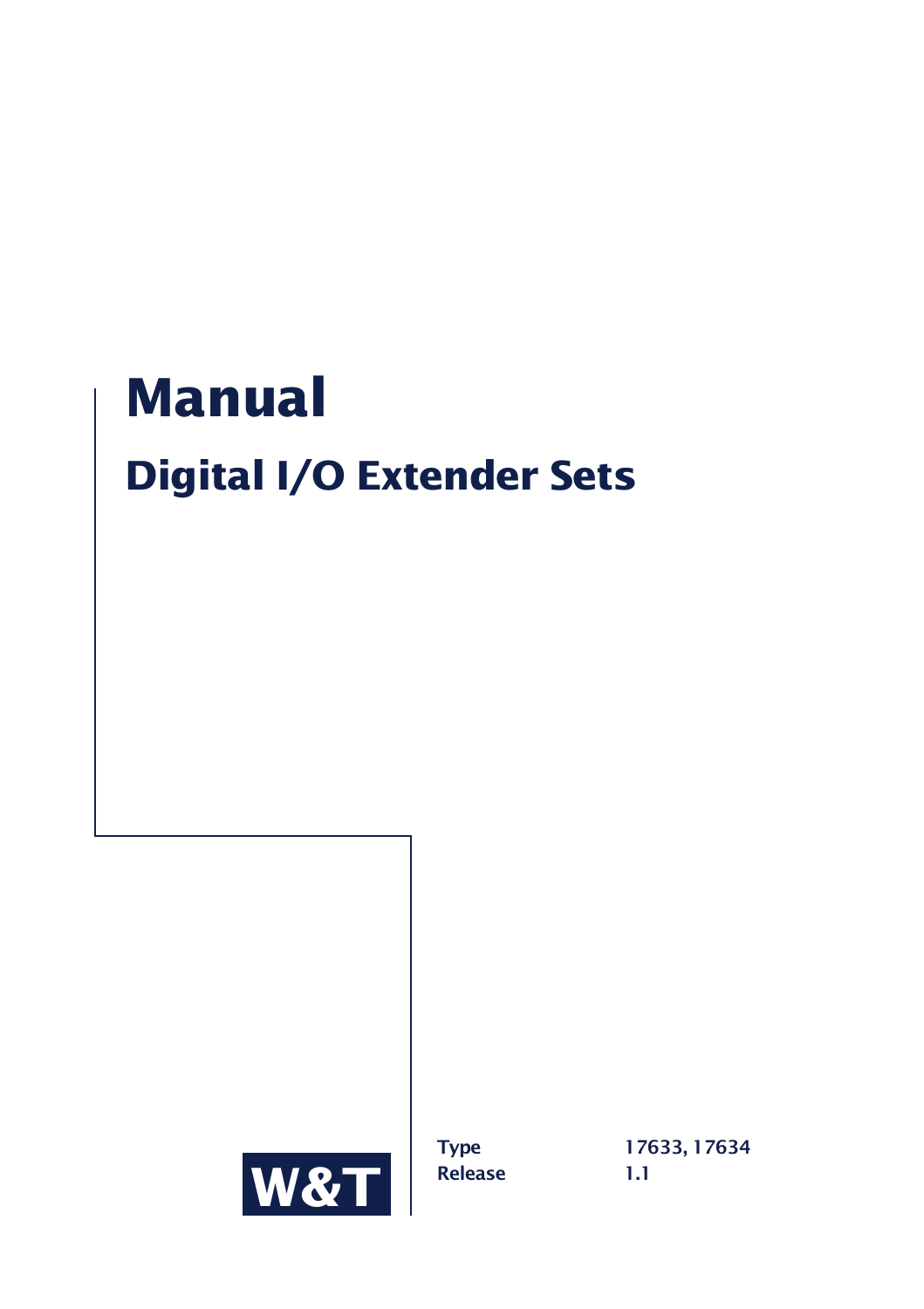#### © 08/2009 by Wiesemann & Theis GmbH

Subject to error and alteration:

Since it is possible that we make mistakes, you mustn't use any of our statements without verification. Please, inform us of any error or misunderstanding you come about, so we can identify and eliminate it as soon as possible.

Carry out your work on or with W&T products only to the extent that they are described here and after you have completely read and understood the manual or guide. We are not liable for unauthorized repairs or tampering. When in doubt, check first with us or with your dealer.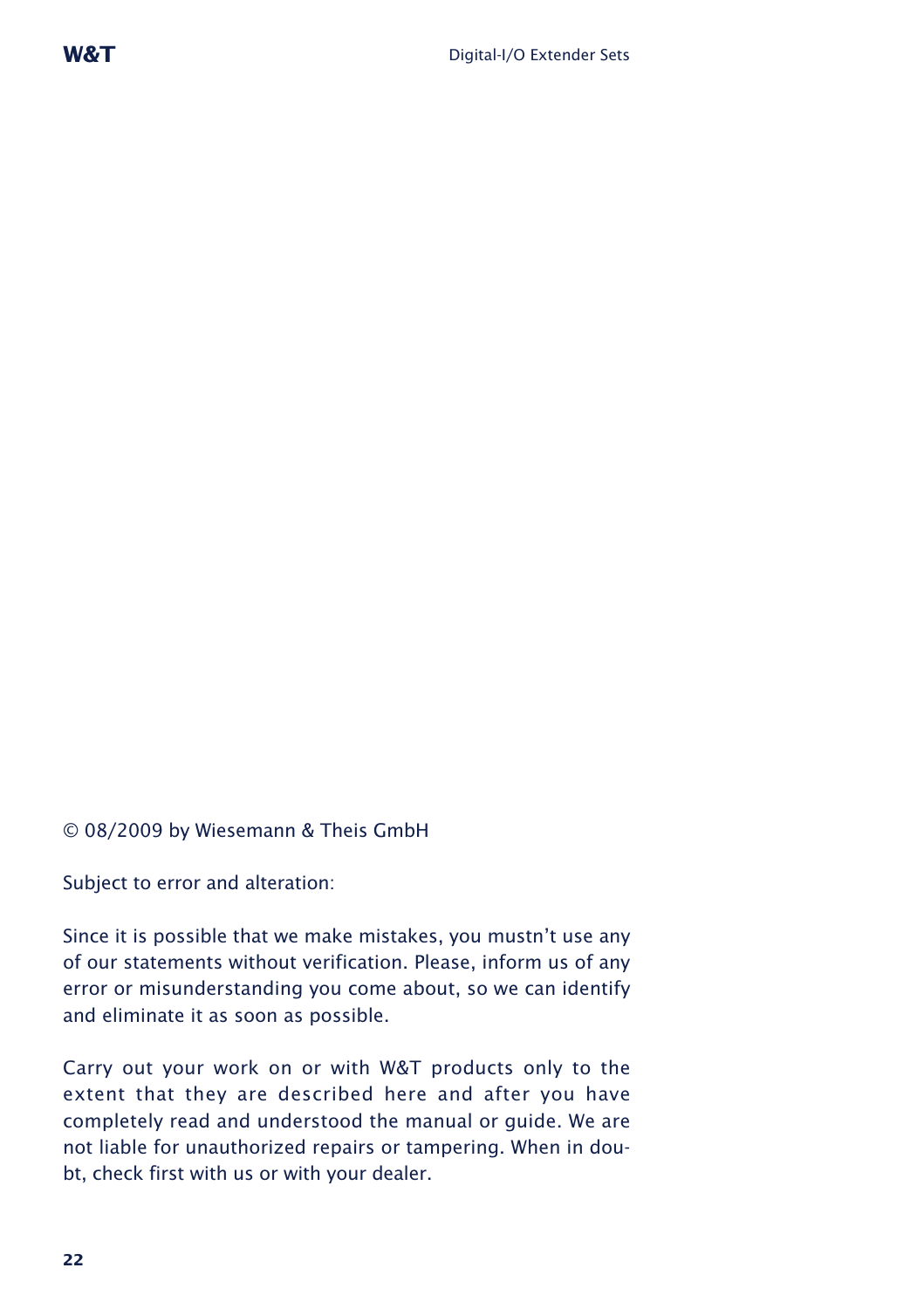Although the low bandwidth and large voltage swing of digital I/O signals make them essentially less sensitive to external noise than for example serial data signals, in some case the operating conditions necessitate transmission procedures which are completely resistant to noise effects along the transmission line.

*Glass fibers* used as a transmission medium meet these requirements ideally while also offering the advantage of galvanic isolation up to virtually any level between the connected devices. In installations which are subject to the risk of severe weather conditions, such as in outdoor locations or between distant buildings, such a solution ensures a permanently reliable connection even under adverse conditions.

Wiesemann & Theis offers a whole family of various glass fiber interfaces which allow conversion of standard interfaces into an optical interface for connecting glass fiber cable.

The W&T Digital-I/O Extender Sets, which carry the digital I/O signals over glass fiber optic cable using a multiplexing procedure, are described on the following pages along with the technical data and connection examples.

Up-to-date information about new product developments can be found in the Internet at http://www.wut.de or in the e-mail updates from the W&T Interface Club, which you can sign up for on the W&T homepage.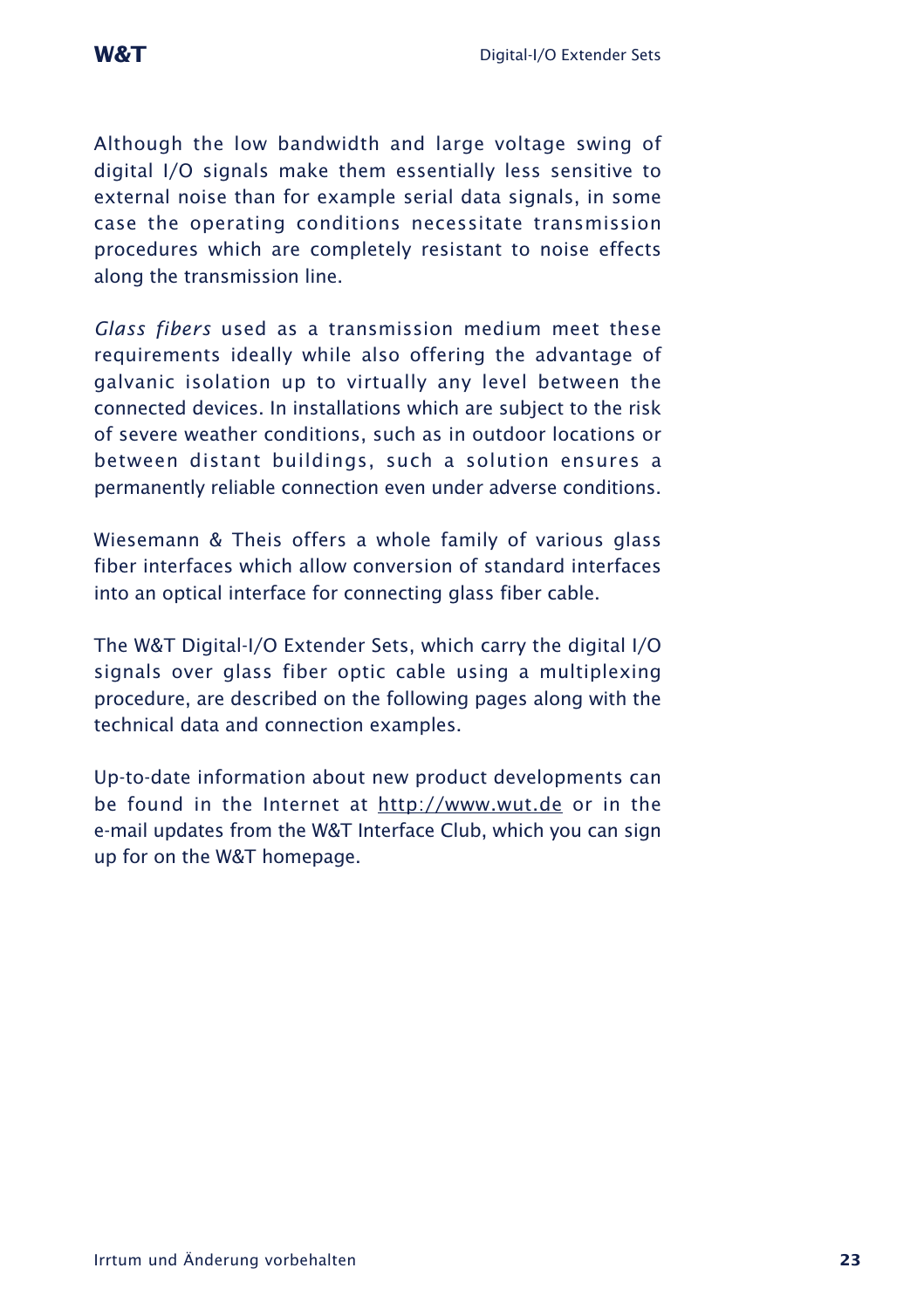## **Table of Contents**

| Digital-I/O Extender Set 2x2, Model 17633  25 |  |
|-----------------------------------------------|--|
|                                               |  |
|                                               |  |
|                                               |  |
|                                               |  |
|                                               |  |
|                                               |  |
|                                               |  |
|                                               |  |
|                                               |  |
|                                               |  |
|                                               |  |
|                                               |  |
|                                               |  |
|                                               |  |
| Digital-I/O Extender Set 8x8, Model 17634  33 |  |
|                                               |  |
|                                               |  |
|                                               |  |
|                                               |  |
|                                               |  |
|                                               |  |
|                                               |  |
|                                               |  |
|                                               |  |
|                                               |  |
|                                               |  |
|                                               |  |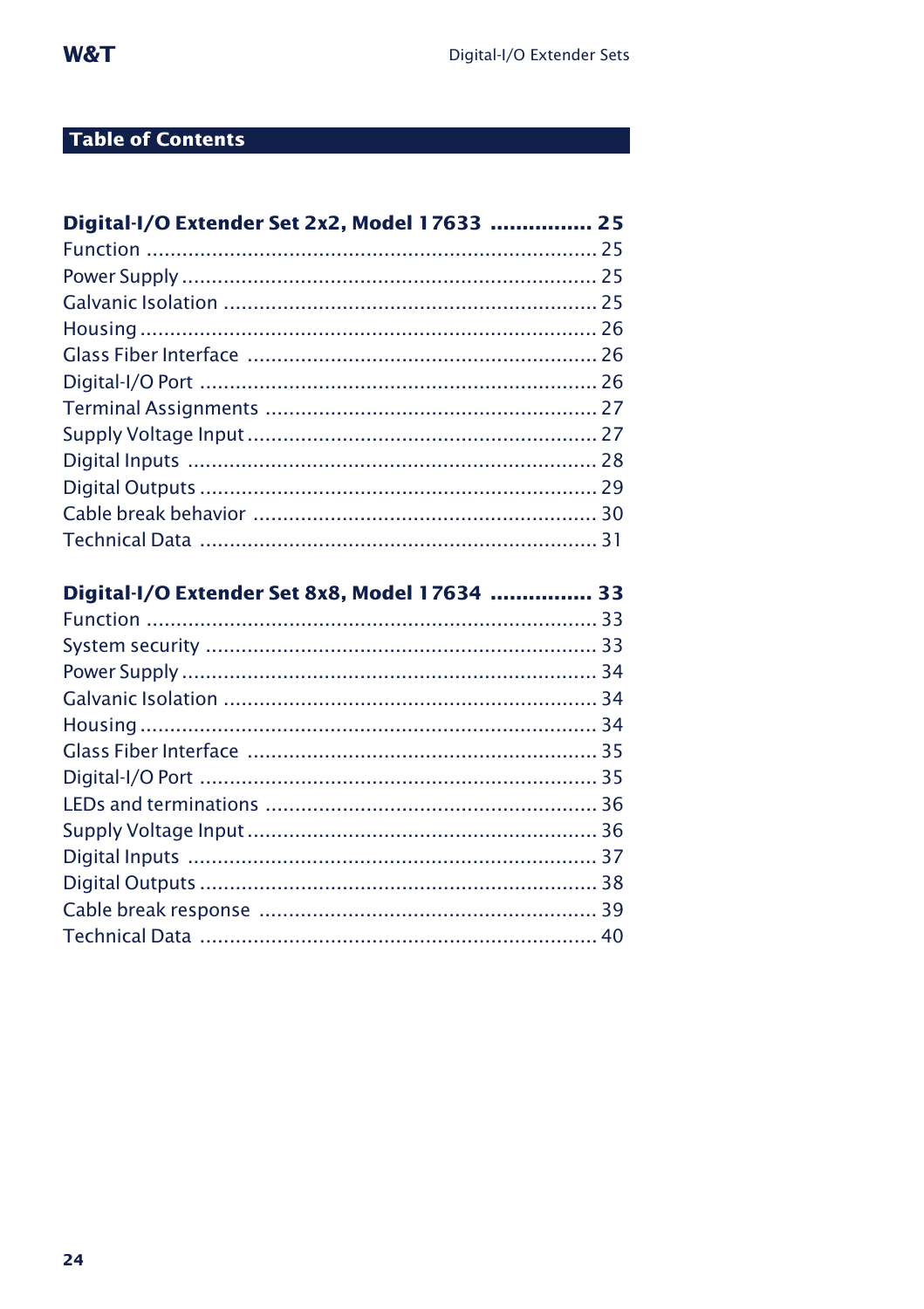#### **Digital-I/O Extender Set, Model 17633**

#### **Function**

The W&T Digital-I/O Extender Set, Model 17633 enables sending of digital I/O signals bi-directionally over a glass fiber optic cable.

The set consists of two digital- $1/0 \leq$  glass fiber optic converters and supports two I/O channels in each direction. A special communications protocol between the converters is used for transmitting over the glass fiber optic cable, so that the converters can only be used in pairs.

#### **Power Supply**

The signal converters are powered by an integrated switched regulator. This regulator has a variable input voltage range and enables powering of the converters by using any DC or AC voltage between 12 and 24 volts. The supply voltage is reverse polarity protected and can be implemented on the underside of the converters using the included plug-in 2-pole screw terminal.

#### **Galvanic Isolation**

Within the signal converters the I/O connections are galvanically isolated from the supply voltage up to min. 1000 V using a DC/DC converter. The level of galvanic isolation between the two converters and thereby between the I/O terminal points is determined primarily by the length of the glass fiber optic cable used.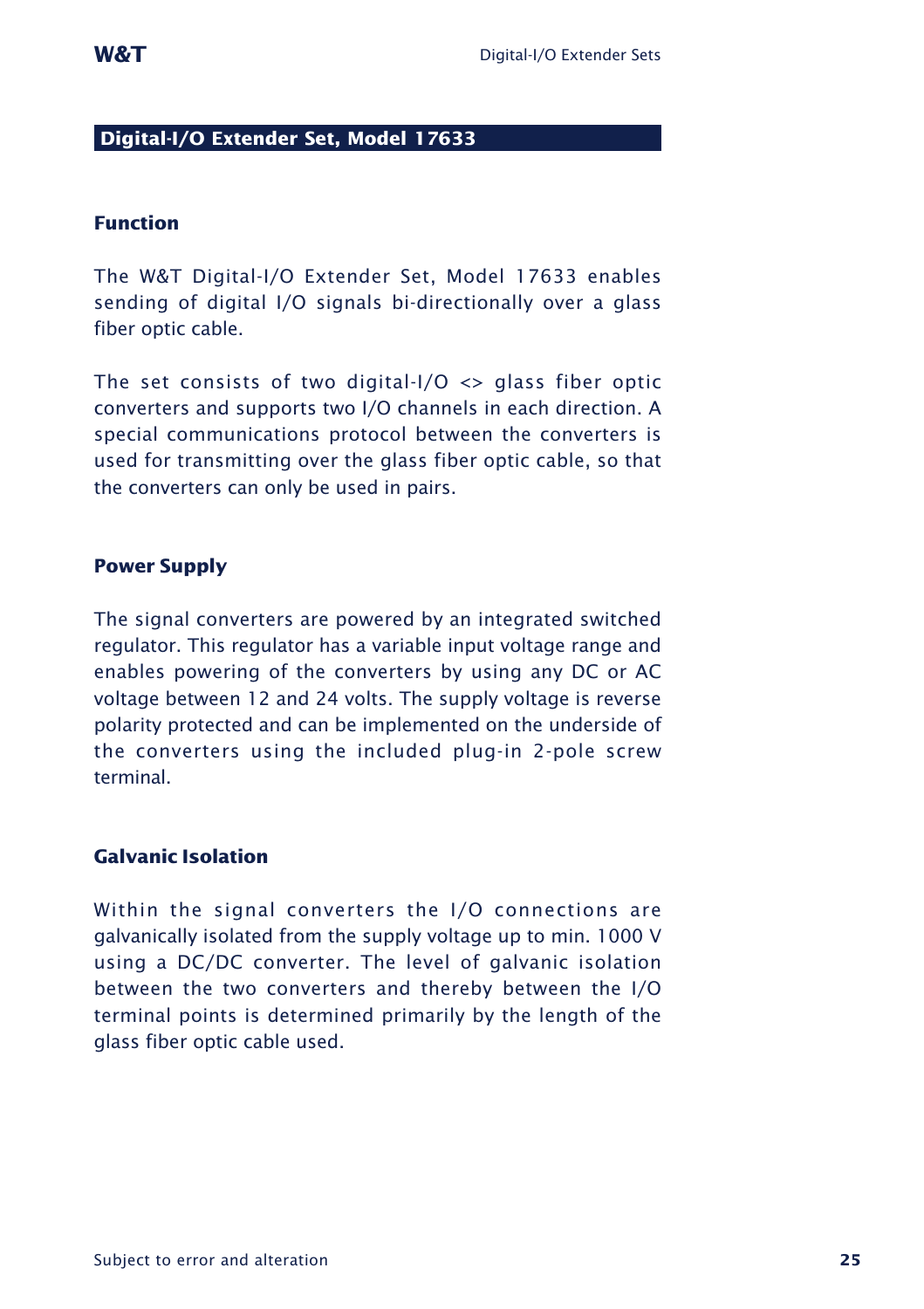#### **Housing**

The Digital-I/O  $\leq$  glass fiber optic are integrated inside a DIN EN 50022-35 housing for mounting on DIN rails.

To configure the cable break behavior you must open the Interface housing so that the DIL switches on the Digital-I/O Interface Module are accessible. To do this, slide the housing cover with the attached circuit board out of the housing body by grabbing the ST connector.

#### **Glass Fiber Interface**

Common ST connectors are used for connecting the glass fiber optic cable. A version with SMA connectors is also available as a special on request.

The light used for data transmission has a wavelength of 820 nm. Common 50/125 µm or 62,5/125 µm multimode duplex glass fiber optic cable is used, which thanks to its wide use in networking is easily available and inexpensive. This means that even existing glass fiber optic sections which are intended for use in networks can be used for sending digital signals. Depending on the attenuation factor of the glass fiber optic cable used, data transmission over distances of up to 3800 meters is possible.

#### **Digital-I/O Port**

The Digital-I/O-Port is configured as a plug-in 3.5mm terminal block so that the connected in- and outputs can be disconnected from the signal converter at any time without having to unscrew anything.

Effective protection diodes protect all digital inputs against transients which exceed the permissible input voltage of the inputs by +/- 30V.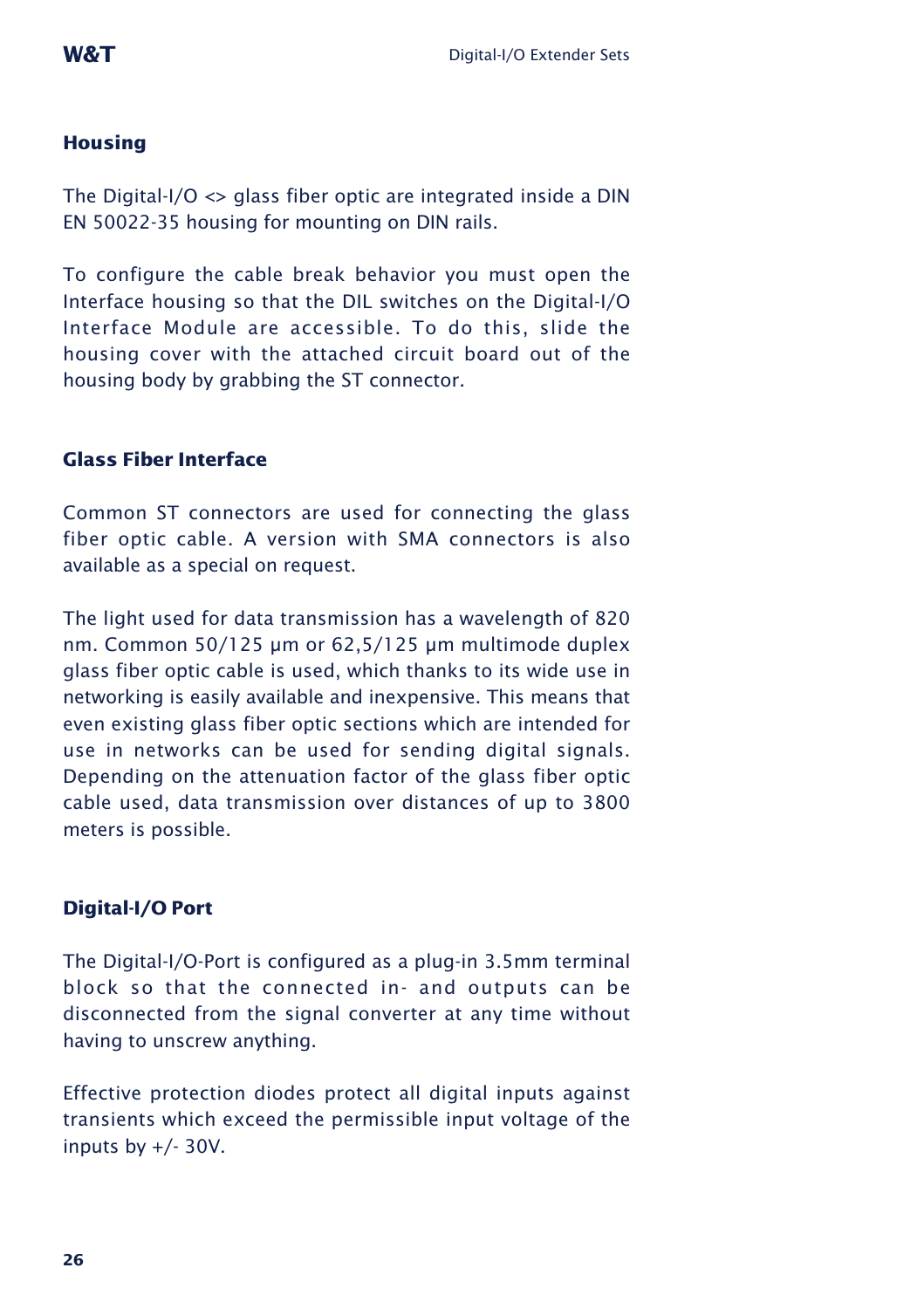When the inputs are continuously switched with higher voltage, an external current limiter must be provided to prevent thermal destruction of the protection diodes.



Driver chips are used for the digital outputs which provide integrated protection against short circuit, overload and thermal destruction.

#### **LEDs and Terminal Assignments**

The converter features two LED's, with the *Power* LED indicating correct supply voltage. The *Data* LED is not connected.

The configuration of the signal and supply terminals and the pin configuration of the interfaces can be found on the device label as well as in the following illustration:



### **Supply Voltage Input**

The supply voltage is connected to the screw terminals on the underside of the housing.

Any desired voltage of 12V to 24V can be used for power. Since the signal converters can be operated with DC or AC voltage, no special precautions are necessary with respect to the polarity of the supply voltage. To prevent cable break, we recommend in this case providing wire ferrules on the ends of the conductors.

The *Vdd* terminal on the front side supplies only the switching outputs and must be connected to a DC voltage.



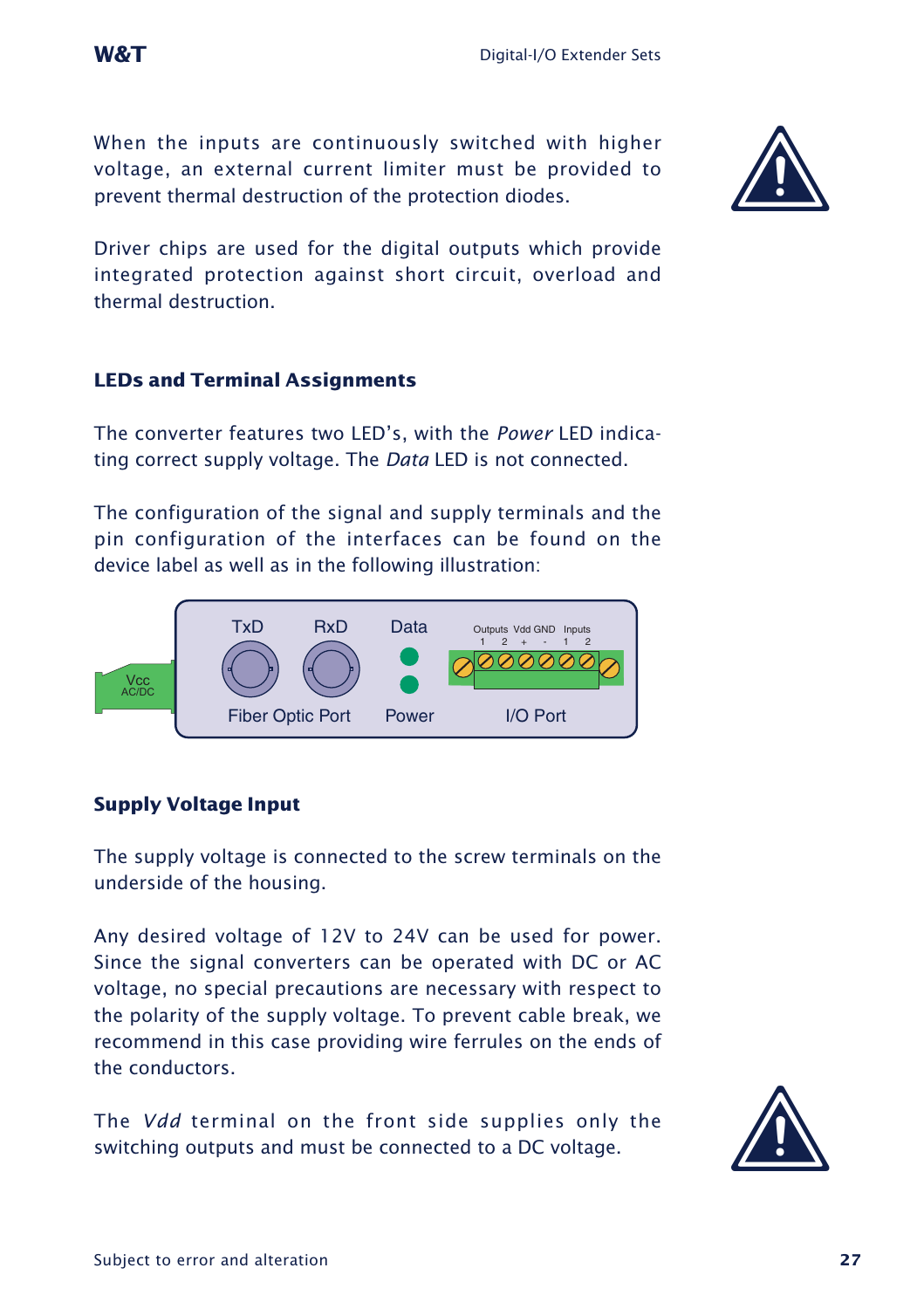## **Digital Inputs**

The basic wiring of the inputs for the Digital-IO Extender Set can be seen in the following illustration:



The permissible range of the input voltage for the digital inputs of the Digital-I/O Extender Set is  $\pm 30V$  with respect to reference ground.

The switching threshold of the inputs is  $9V \pm 1V$ . Voltage below this are recognized as an *OFF* - signal. The converter recognizes voltage over 9V as an *ON* - signal. Input voltages between 8V and 10V should be avoided, since a reproducible association with a particular signal level is not possible.

The lines to the digital inputs should not be longer than necessary.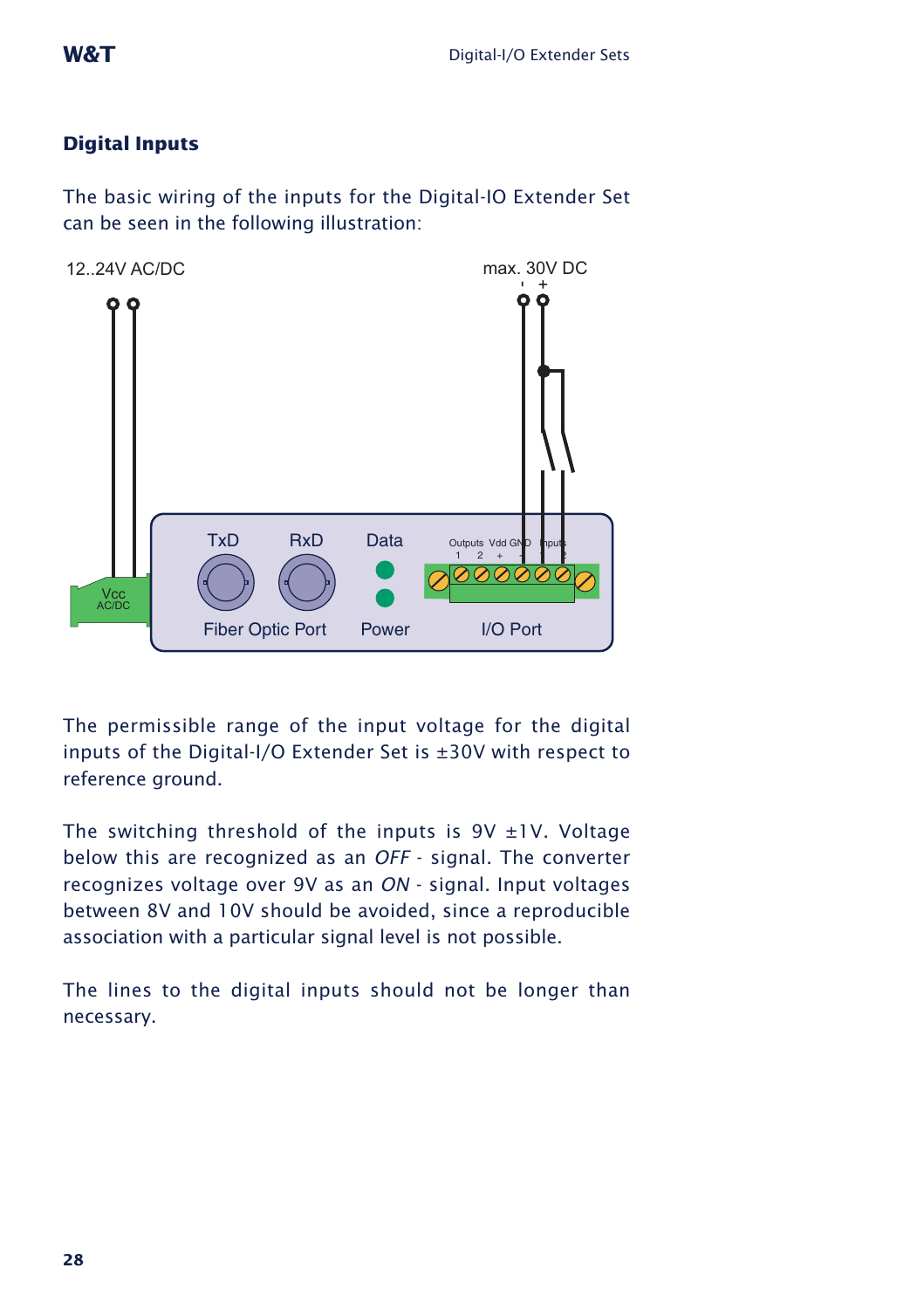## **Digital Outputs**

The basic wiring of the switching outputs for the Digital-IO Extender Set can be seen in the following illustration:



The two digital outputs of the Digital-I/O Extenders are current sourcing. The supply voltage for the outputs may be between +6 V and +30 V DC and is provided at terminals Vdd and GND.

Each of the outputs can switch a maximum current of 0.5A. If loads with an inductive component (e.g. relays, contactors, solenoids etc.) need to be switched, the outputs must be additionally protected using recovery diodes.

The outputs have thermal overload protection and are short circuit protected. In the OFF state a very low current of approx. 10µA is used to check whether the outputs are switched to a load. If LEDs are connected to the outputs, this can result in a slight glow even in the rest state.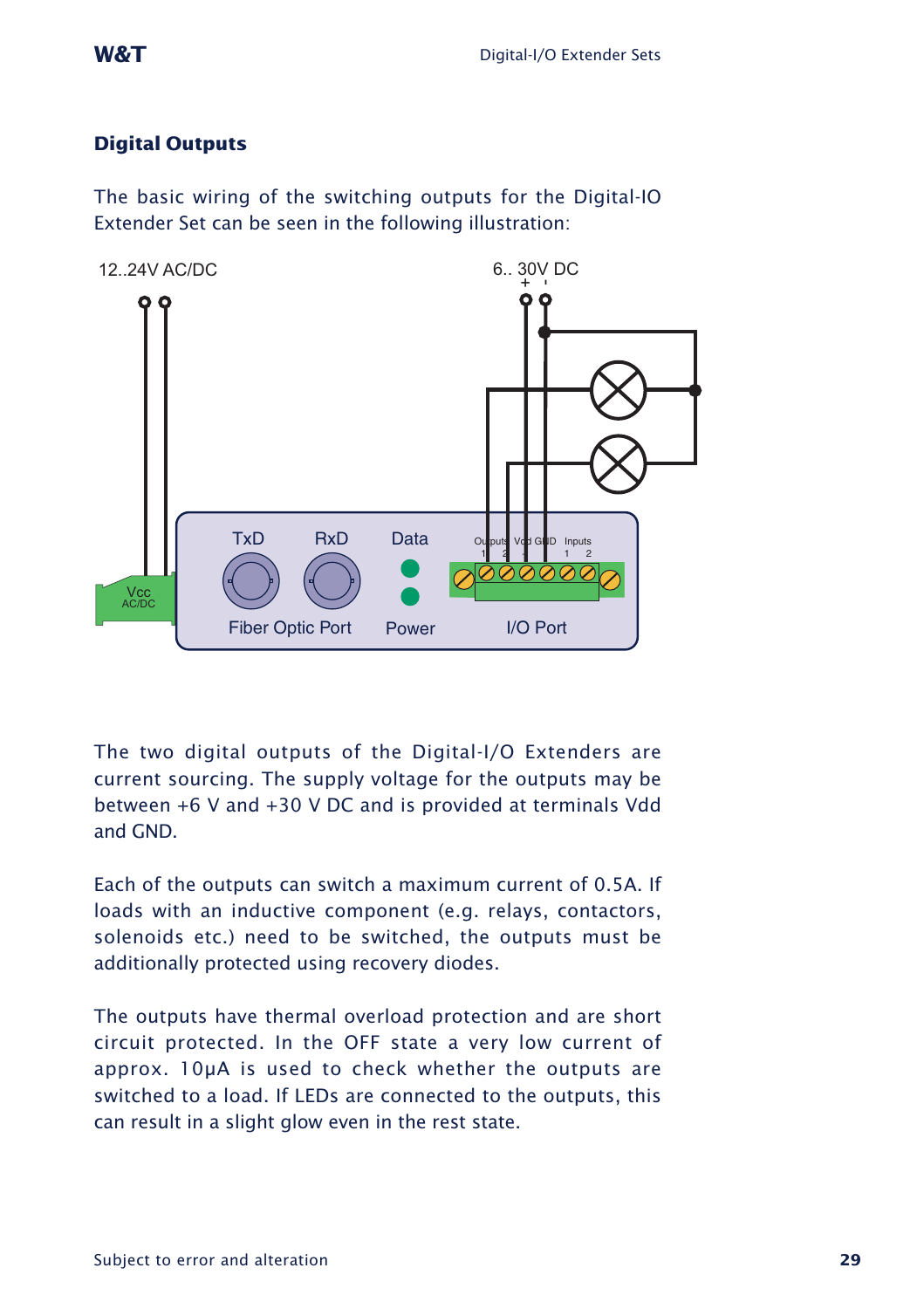When sizing the output voltage supply, the required current must always be taken into consideration. If the selected voltage for supplying the loads varies between 12V and 24V DC, the signal converter and the switched loads can be supplied from the same source.

#### **Cable break behavior**

Should the glass fiber connection be interrupted or if the glass fiber cable is not connected, the default response is for all digital outputs to go directly to the *Off* state. A different response can be configured individually for each channel using DIL switches inside the unit. Simply set the DIL switches for the corresponding in- and outputs in both Digital-I/O <> Glass Fiber converters to *ON*. The names of the DIL switches *In1*, *In2*, Out1 and *Out2* can be found on the circuit board near the switch.

To change for example the cable break behavior of the first I/O channel, set DIL switch *In1* on the first interface AND DIL switch *Out1* on the second interface to *ON*. Now when there is a cable break or the glass fiber cable is disconnected,



the output goes directly to the *ON* state.

In this way each of the four channels can be configured individually as desired.

**Note: Changing the setting of a DIL switch on only one Interface causes the signal to be sent inverted. When voltage is present on the input the corresponding output is turned off.**

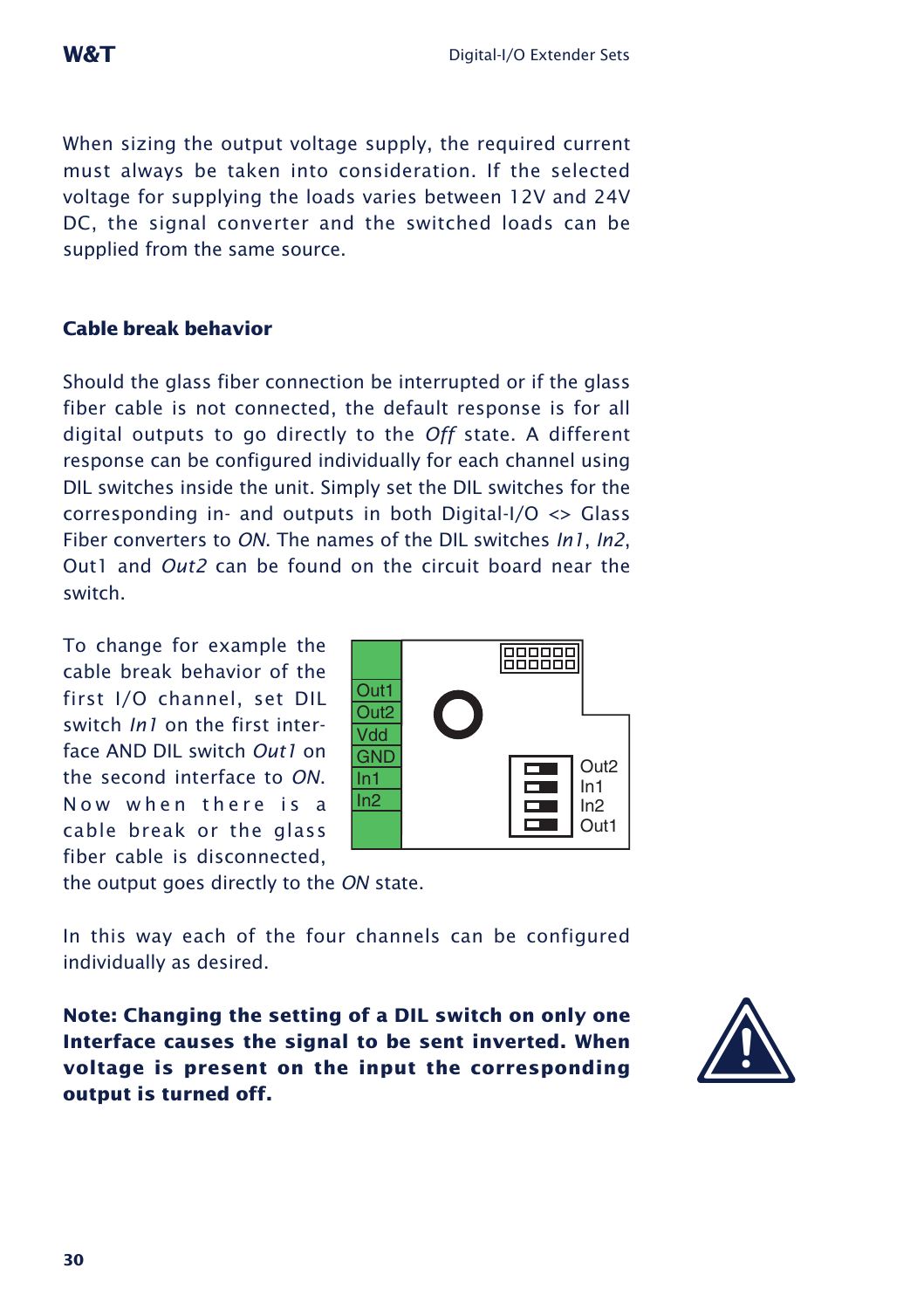## **Technical Data**

| Transmitted signals:<br>Digital-I/O connector: | 2x Digital In, 2x Digital Out<br>6-pole plug-in screw terminal                                                                                                            |
|------------------------------------------------|---------------------------------------------------------------------------------------------------------------------------------------------------------------------------|
| Digital outputs:                               | 2x Digital Out, 6V-30V, 0.5A,<br>Short circuit protected                                                                                                                  |
| Digital inputs:                                | 2x Digital In, max. input voltage<br>±30V, reverse polarity protected<br>within this range<br>Switching threshold 9V ±1V<br>"ON"-current= 2.2 mA                          |
| Signal delay:                                  | Input to output: max. 250µs                                                                                                                                               |
| <b>Glass fiber connector:</b>                  | <b>ST</b> connectors<br>SMA connectors on request                                                                                                                         |
| Fiber medium:<br>maximum distance:             | Duplex multimode glass fiber cable<br>50/125µm:                                                                                                                           |
| Optical budget:                                | typ. 3200m, min. 1400m @3dB/km<br>62.5/125µm:<br>typ. 3800m, min. 2200m @3.5dB/km<br>50/125µm:<br>typ. 9.6dB, min. 4,2dB<br>$62.5/125 \mu m$ :<br>typ. 13.4dB, min. 8.0dB |
| Wavelength:                                    | 820 nm                                                                                                                                                                    |
| Supply voltage:<br>Current draw:<br>Isolation: | 1224 V AC/DC<br>max. 150 mA at 12 V DC<br>min. 1 KV between digital-I/O<br>and supply voltage                                                                             |
| Temperature range:                             | Storage: -40+70°C<br>Operating: 0+60°C                                                                                                                                    |
| Housing:                                       | Plastic compact housing for DIN rail<br>mount, dimensions 105x75x22,5mm                                                                                                   |
| Weight:                                        | approx. 250 g                                                                                                                                                             |
| Scope of delivery:                             | 1x Digital-I/O Extender Set 2x2                                                                                                                                           |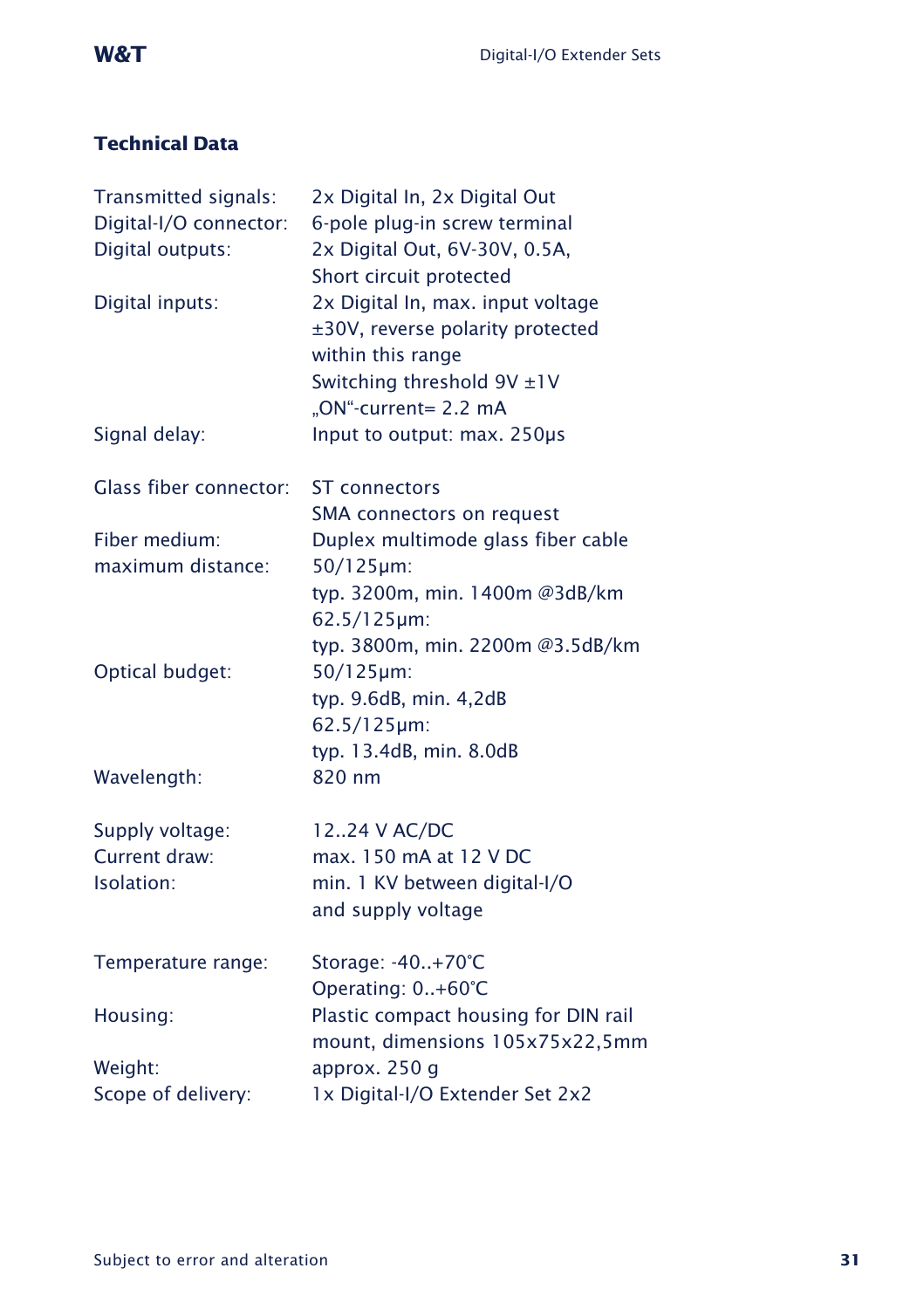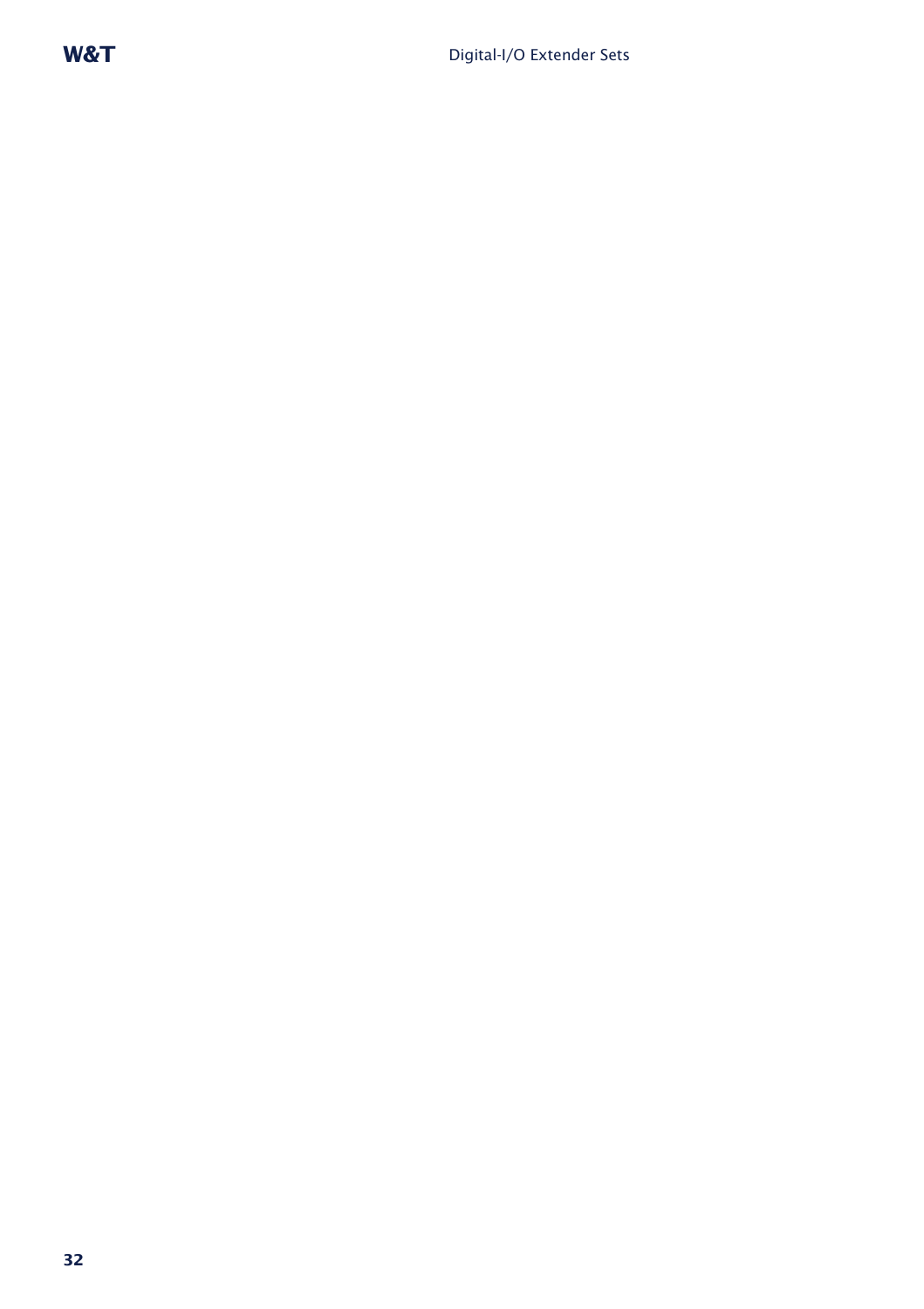#### **Digital-I/O Extender Set 8x8, Model 17634**

#### **Function**

The W&T Digital-I/O Extender Set 8x8, Model 17634 enables sending of up to 16 digital I/O signals over a glass fiber optic cable.

The set consists of two digital- $1/0 \leq$  glass fiber optic converters and supports eight I/O channels in each direction. A special safety communications protocol between the converters is used for transmitting over the glass fiber optic cable, so that the converters can only be used in pairs.

#### **System security**

The W&T Digital-I/O Extender Set 8x8 is a full hardware implementation, so that the risk of a malfunction caused by hidden firmware errors or a system crash is precluded.

The functionality of the glass fiber optic connection is cyclically monitored. The status of the connection is indicated by an LED and by a signal on a switching output. In addition, the default status of the digital outputs should the fiber optic line fail can be individually configured for each output.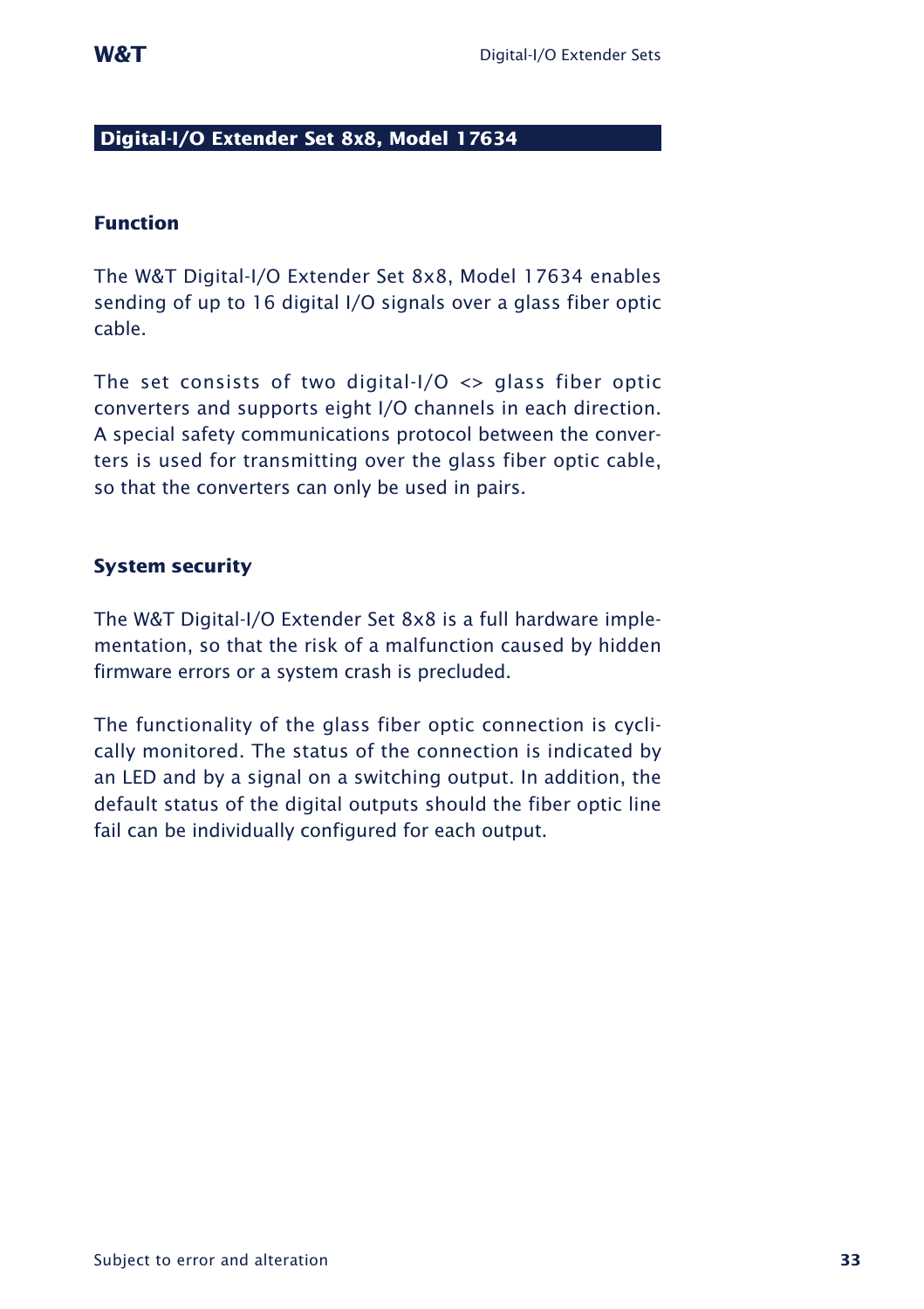#### **Power Supply**

The converters have a common power supply for the interface electronics and the digital outputs. The electronics is supplied by an integrated switching regulator with a wide-range input, so that the device can be operated at any desired voltage between 8 and 30V DC. AC powering is not possible. The supply voltage is brought to the front-mounted 6-pin plug-in panel connector on terminals Vdd and GND.



#### **Galvanic isolation**

The amount of galvanic isolation between the two converters and thereby between the I/O end points is determined solely by the length of the fiber optic cable and the interface supply voltage.

#### **Housing and arrangement of the operating elements**

The W&T Digital-I/O <> Fiber Optic Converters are housed in a 45mm wide plastic enclosure for mounting on DIN rails per DIN EN 50022-35. All connectors and LEDs are located on the front panel of the units so that they are accessible when installed. The DIL switches for configuring the default state upon cable break is located on the top of the unit and can be set without opening the housing.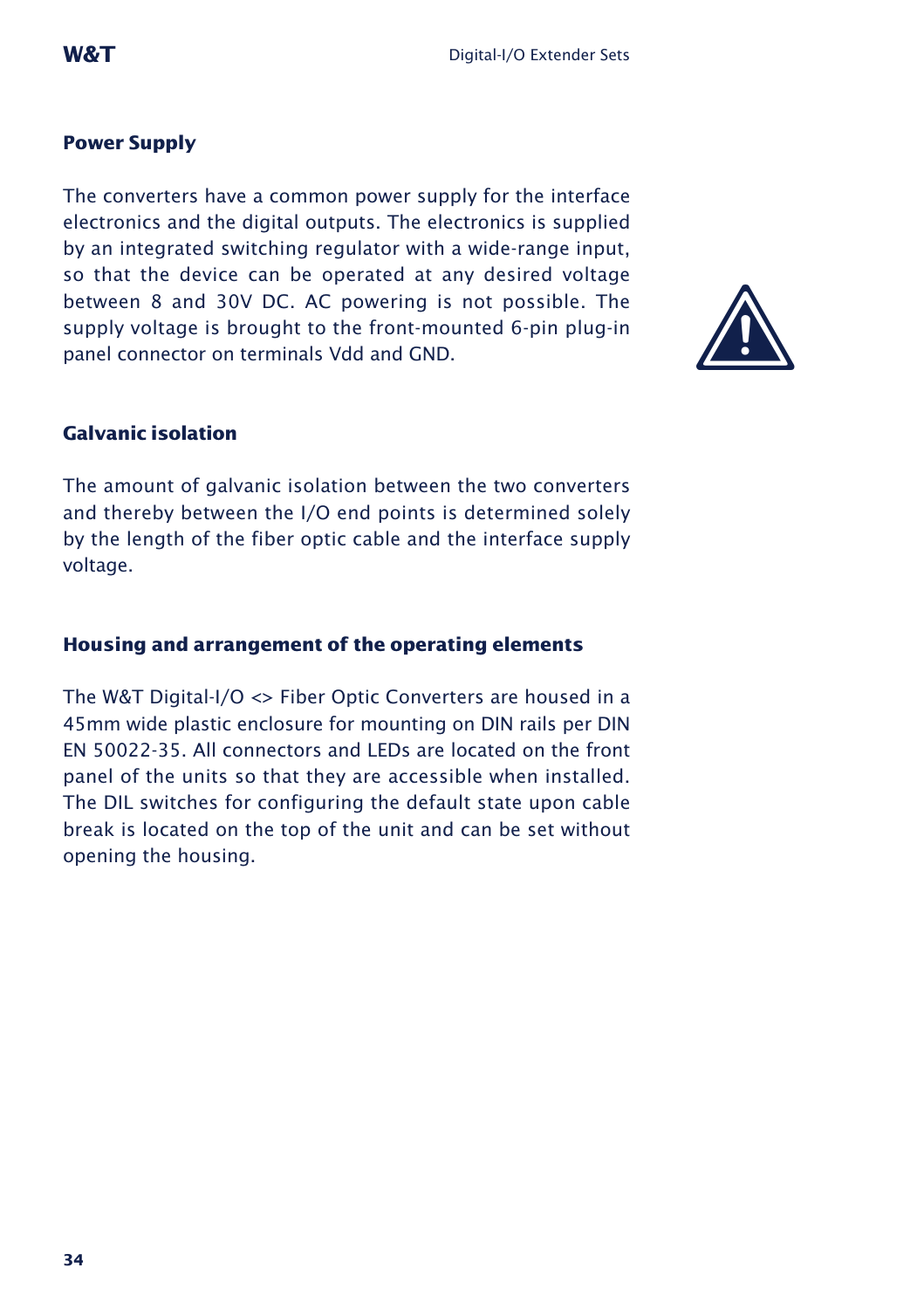#### **Glass Fiber Interface**

Common ST connectors are used for connecting the glass fiber optic cable. A version with SMA connectors is also available as a special on request.

The light used for data transmission has a wavelength of 820 nm. Common 50/125 µm or 62,5/125 µm multimode duplex glass fiber optic cable is used, which thanks to its wide use in networking is easily available and inexpensive. This means that even existing glass fiber optic sections which are intended for use in networks can be used for sending digital signals. Depending on the attenuation factor of the glass fiber optic cable used, data transmission over distances of up to 3800 meters is possible.

## **Digital-I/O Port**

The Digital-I/O-Port is configured as a plug-in 3.5mm terminal block so that the connected in- and outputs can be disconnected from the signal converter at any time without having to unscrew anything.

Effective protection diodes protect all digital inputs against transients which exceed the permissible input voltage of the inputs by +/- 30V.

When the inputs are continuously switched with higher voltage, an external current limiter must be provided to prevent thermal destruction of the protection diodes.

Driver chips are used for the digital outputs which provide integrated protection against short circuit, overload and thermal destruction.



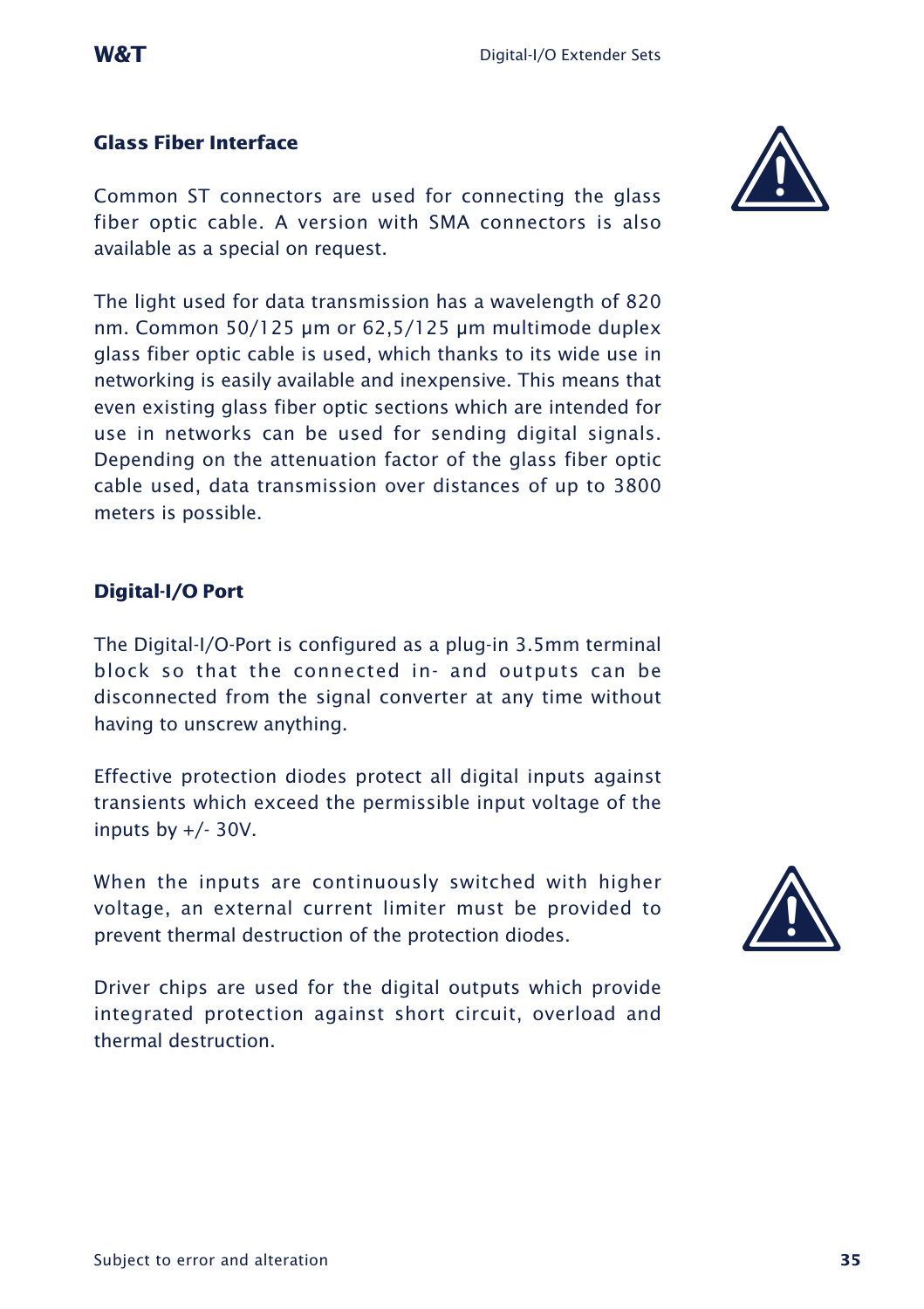#### **LEDs and terminations**

The Converter has 16 LEDs for displaying the respective I/O status, a *Power* LED which indicates correct supply voltage to the device, and a *Link* LED for indicating errorless function of the fiber optic connection.

The configuration of the signal and power connectors and interface wiring can be found on the label and in the following illustration:



#### **Input supply voltage**

The DC supply voltage is connected to Vdd (+) and GND (-) on the 6-pin terminal on the front panel. Vdd supplies the interface electronics as well as the digital switching outputs. Any DC voltage between 8V and 30V may be used.

**Take care not to reverse the polarity of the supply** DC voltage between 8V and 30V may be used.<br>Take care not to reverse the polarity of the supply<br>voltage or to use AC voltage!

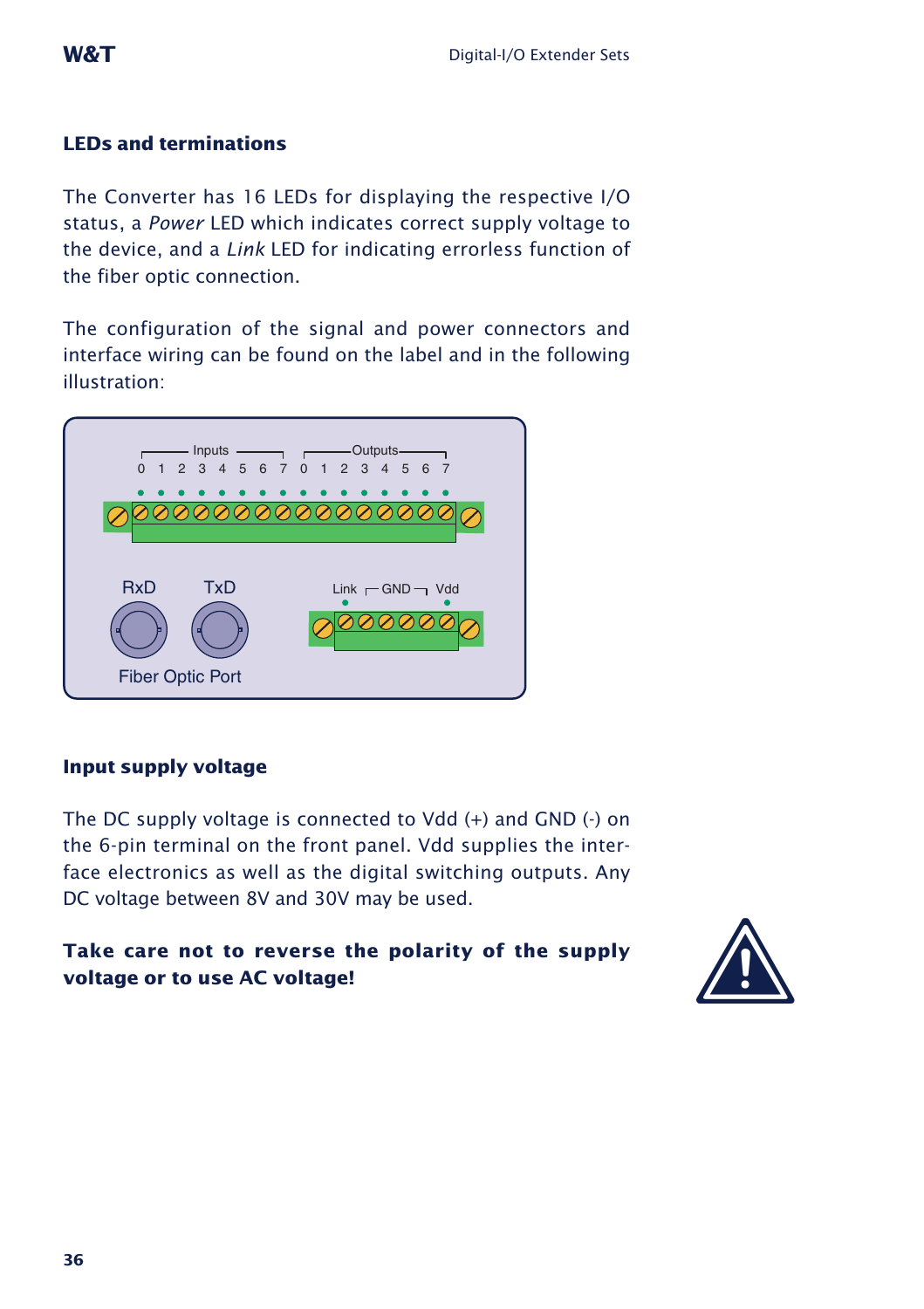## **Digital Inputs**

The basic wiring of the inputs for the Digital-IO Extender Set can be seen in the following illustration:



The permissible range of the input voltage for the digital inputs of the Digital-I/O Extender Set is  $\pm 30V$  with respect to reference ground.

The switching threshold of the inputs is  $9V \pm 1V$ . Voltage below this are recognized as an *OFF* - signal. The converter recognizes voltage over 9V as an *ON* - signal. Input voltages between 8V and 10V should be avoided, since a reproducible association with a particular signal level is not possible.

The lines to the digital inputs should not be longer than necessary.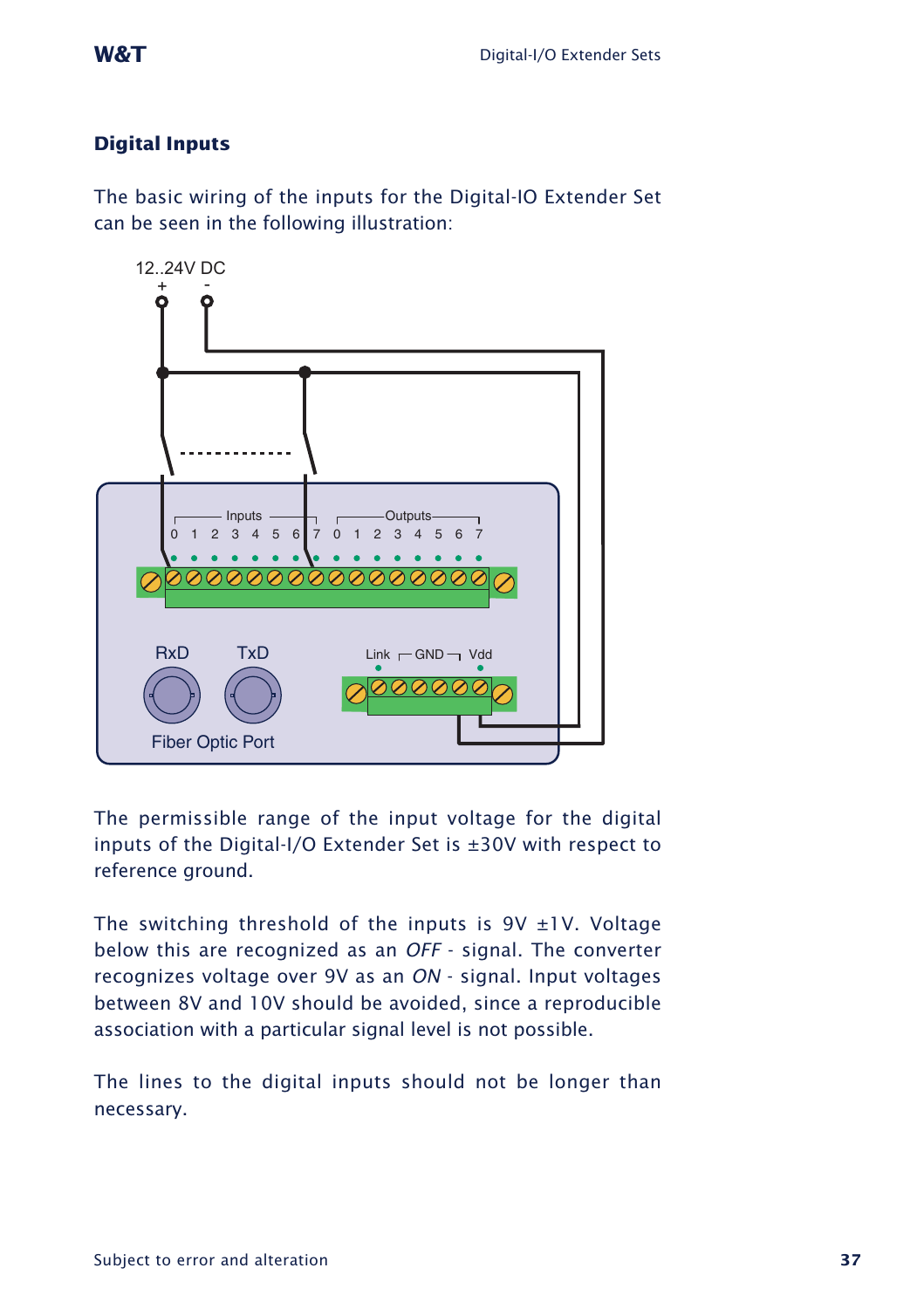## **Digital Outputs**

The basic wiring of the switching outputs for the Digital-IO Extender Set can be seen in the following illustration:

The digital outputs of the Digital-I/O Extender Sets are current sourcing and apply the voltage brought to Vdd to the output terminals. Each of the outputs can switch a maximum current of 0.5A. If loads with an inductive component (e.g. relays, contactors, solenoids etc.) need to be switched, the outputs must be additionally protected using recovery diodes.

The outputs have thermal overload protection and are short circuit protected. In the OFF state a very low current of approx. 10µA is used to check whether the outputs are switched to a load. If LEDs are connected to the outputs, this can result in a slight glow even in the rest state.



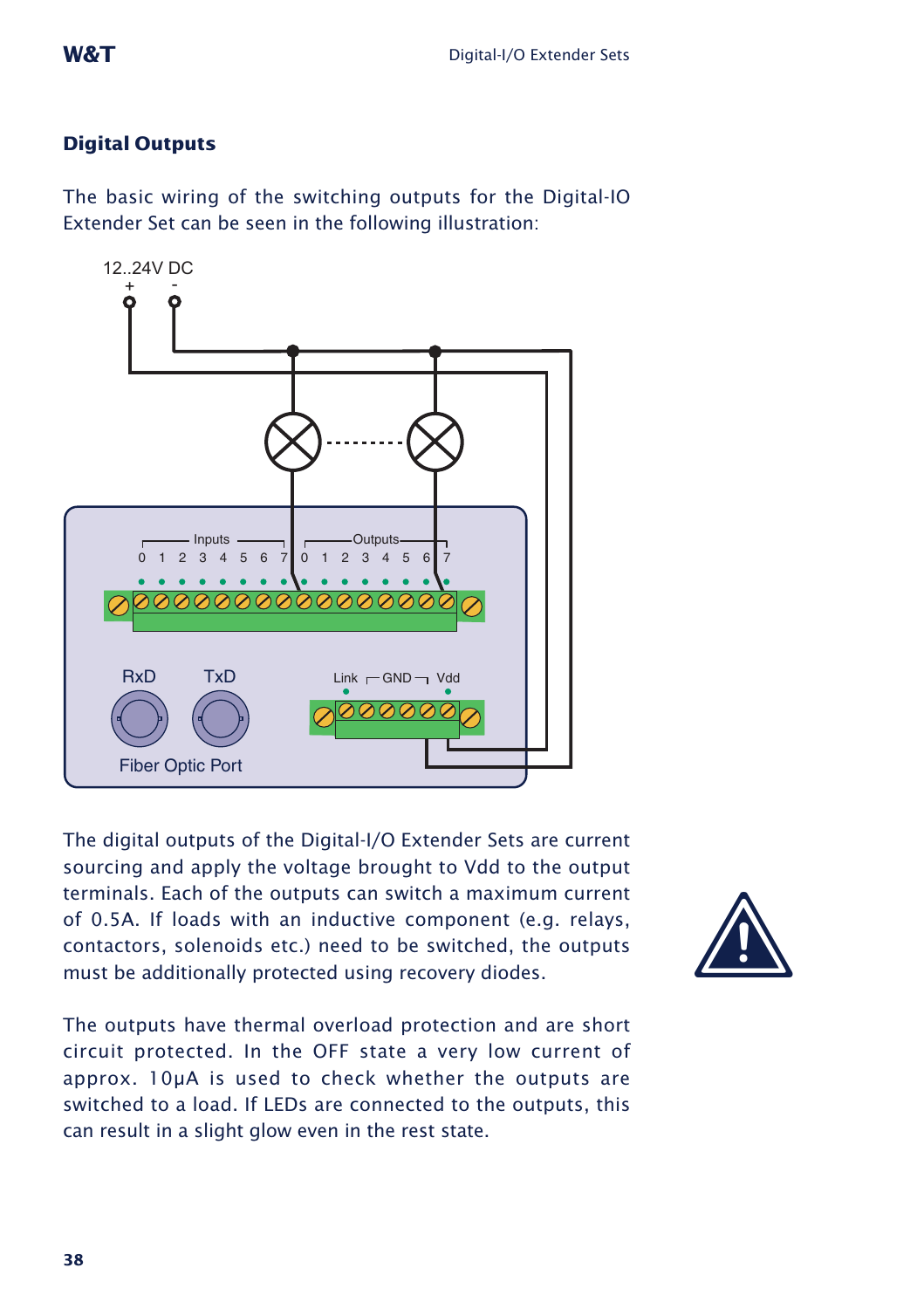#### **Cable break response**

The functionality of the glass fiber optic connection is cyclically monitored by a special safety communications protocol. The status of the connection is indicated by the *Link* LED and by a signal on the *Link* switching output.

An 8x DIL switch is provided on the top side of the unit for configuring the cable break response, whereby the status of the outputs when the fiber optic connection is interrupted can be set for each individual output. The arrangement of the DIL switches and output can be found on the label on the top side of the unit.

The factory default setting is for all switches in the *Off* position. If this setting is not changed, all the digital outputs on the unit will turn off when the fiber optic connection is interrupted.

This response can be inverted by setting the DIL switch associated with an output to ON. This setting can be made individually for each of the eight outputs.